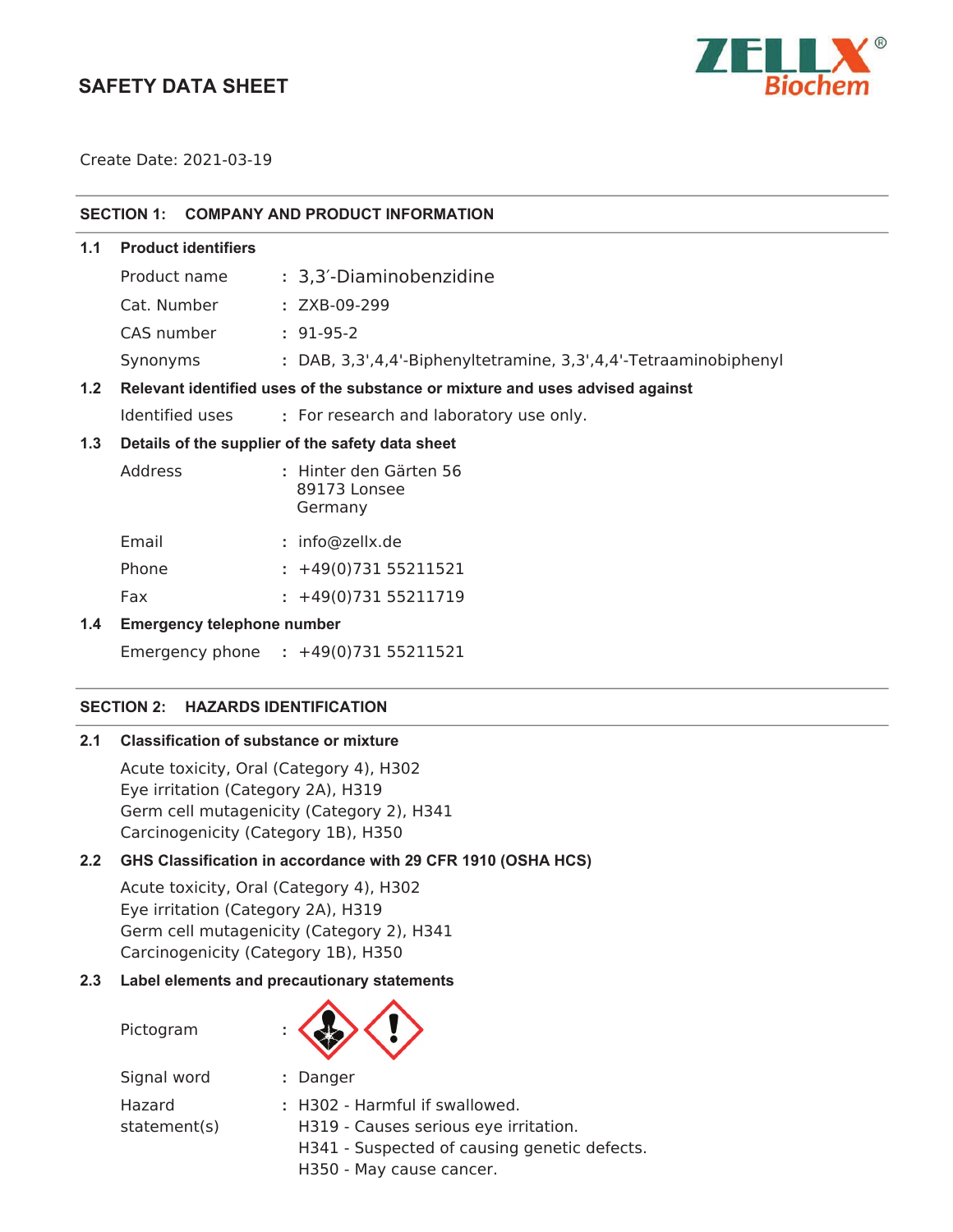| Precautionary<br>statement(s) | : P201 - Obtain special instructions before use.<br>P202 - Do not handle until all safety precautions have been read and<br>understood.<br>P264 - Wash skin thoroughly after handling.<br>P270 - Do not eat, drink or smoke when using this product.<br>P280 - Wear protective gloves/protective clothing/eye protection/face<br>protection.<br>P301+312+330 - IF SWALLOWED: Call a POISON CENTER or doctor/physician<br>if you feel unwell. Rinse mouth.<br>P305+351+338 - IF IN EYES: Rinse cautiously with water for several minutes.<br>Remove contact lenses, if present and easy to do. Continue rinsing. |
|-------------------------------|-----------------------------------------------------------------------------------------------------------------------------------------------------------------------------------------------------------------------------------------------------------------------------------------------------------------------------------------------------------------------------------------------------------------------------------------------------------------------------------------------------------------------------------------------------------------------------------------------------------------|
|                               | P308+313 - IF exposed or concerned: Get medical advice/attention.<br>P337+313 - If eye irritation persists: Get medical advice/attention.<br>P405 - Store locked up.<br>P501 - Dispose of contents/container to an approved waste disposal plant.                                                                                                                                                                                                                                                                                                                                                               |
|                               |                                                                                                                                                                                                                                                                                                                                                                                                                                                                                                                                                                                                                 |

## **2.4 Hazards not otherwise classified (HNOC) or not covered by GHS**

No unclassified hazards known.

## **2.5 NFPA Rating**

| Health hazard     | $\cdot$ 2      |
|-------------------|----------------|
| Fire hazard       | $\cdot$ 0      |
| Reactivity hazard | $\therefore$ 0 |

## **2.6 HMIS Rating**

| Health hazard            | : 2     |
|--------------------------|---------|
| Chronic health<br>hazard | $^\ast$ |
| Reactivity hazard        | 0       |
| Flammability             | O       |
| Physical hazard          | 0       |

## **SECTION 3: COMPOSITION/INFORMATION ON INGREDIENTS**

## **3.1 Substances**

| Substance                                                                  | CAS#      | EC#       | Concentration |
|----------------------------------------------------------------------------|-----------|-----------|---------------|
| DAB (3,3 -Diaminobenzidine)<br>$M.F: C_{12}H_{14}N_4$<br>M.W: 214.27 g/mol | $91-95-2$ | 202-110-6 | $>= 98%$      |

## **3.2 Hazardous components & classification**

Acute Tox. 4; Eye Irrit. 2A; Muta. 2; Carc. 1B; H302, H319, H341, H350.

## **SECTION 4: FIRST AID MEASURES**

## **4.1 Description of first aid measures**

## **General advice**

Consult a physician if symptoms are severe or persistent. Provide this data sheet to medical personnel. If product is spilled or leaked, evacuate area.

## **In case of inhalation**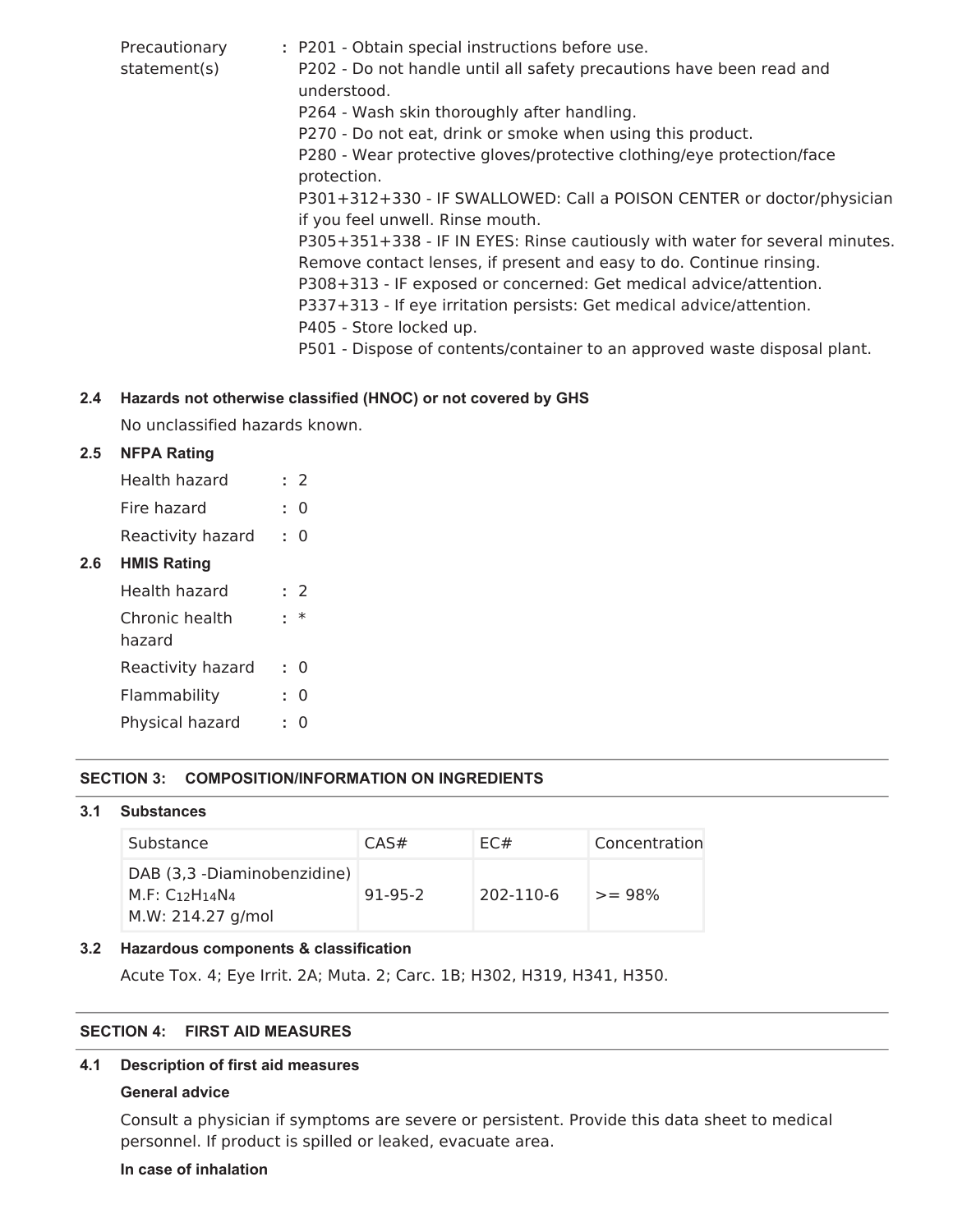If inhaled, move person to fresh air and monitor breathing. If not breathing, give artificial ventilation. Consult a physician if symptoms are severe or persistent.

## **In case of skin contact**

Immediately wash with excess soap and water. If spilled on clothing, remove all affected clothing. Consult a physician if symptoms are severe or persistent.

## **In case of eye contact**

Flush eyes with water or eye wash solution as a precaution for 15 minutes. Consult a physician if symptoms are severe or persistent.

#### **In case of ingestion**

Only induce vomiting if recommended by medical personnel. If subject is unconscious, do not give anything by mouth. If conscious, rinse mouth with water. Consult a physician if symptoms are severe or persistent.

## **4.2 Most important symptoms and effects, both acute and delayed**

All known important symptoms are described in Section 2 and/or Section 11. No other important symptoms to report.

## **4.3 Indication of any immediate medical attention and special treatment needed**

No special treatment indicated. Provide treatment in accordance with exhibited systems.

## **SECTION 5: FIREFIGHTING MEASURES**

#### **5.1 Suitable extinguishing media**

Water spray, alcohol-resistant foam, dry chemical, and carbon dioxide extinguishers are suitable.

#### **5.2 Unsuitable extinguishing media**

No known unsuitable extinguishing media.

**5.3 Special hazards arising from the substance**

Carbon oxides, nitrogen oxides (NOx)

**5.4 Advice for firefighters**

Wear protective gear, such as self-contained breathing apparatus, if necessary

## **SECTION 6: ACCIDENTAL RELEASE MEASURES**

#### **6.1 Personal precautions, protective equipment and emergency procedures**

Provide suitable ventilation. Use any necessary personal protective equipment. Avoid contact with skin and eyes, and avoid creation and inhalation of vapor or dust. Keep all unnecessary personnel away.

## **For personal protection see section 8**

## **6.2 Environmental precautions**

Prevent product from entering public sewers and waterways.

## **6.3 Methods and material for containment and cleaning up**

Use inert absorbent material to absorb any spilled or leaked product. Keep in suitable, closed containers for disposal.

## **For proper disposal see section 13**

## **SECTION 7: HANDLING AND STORAGE**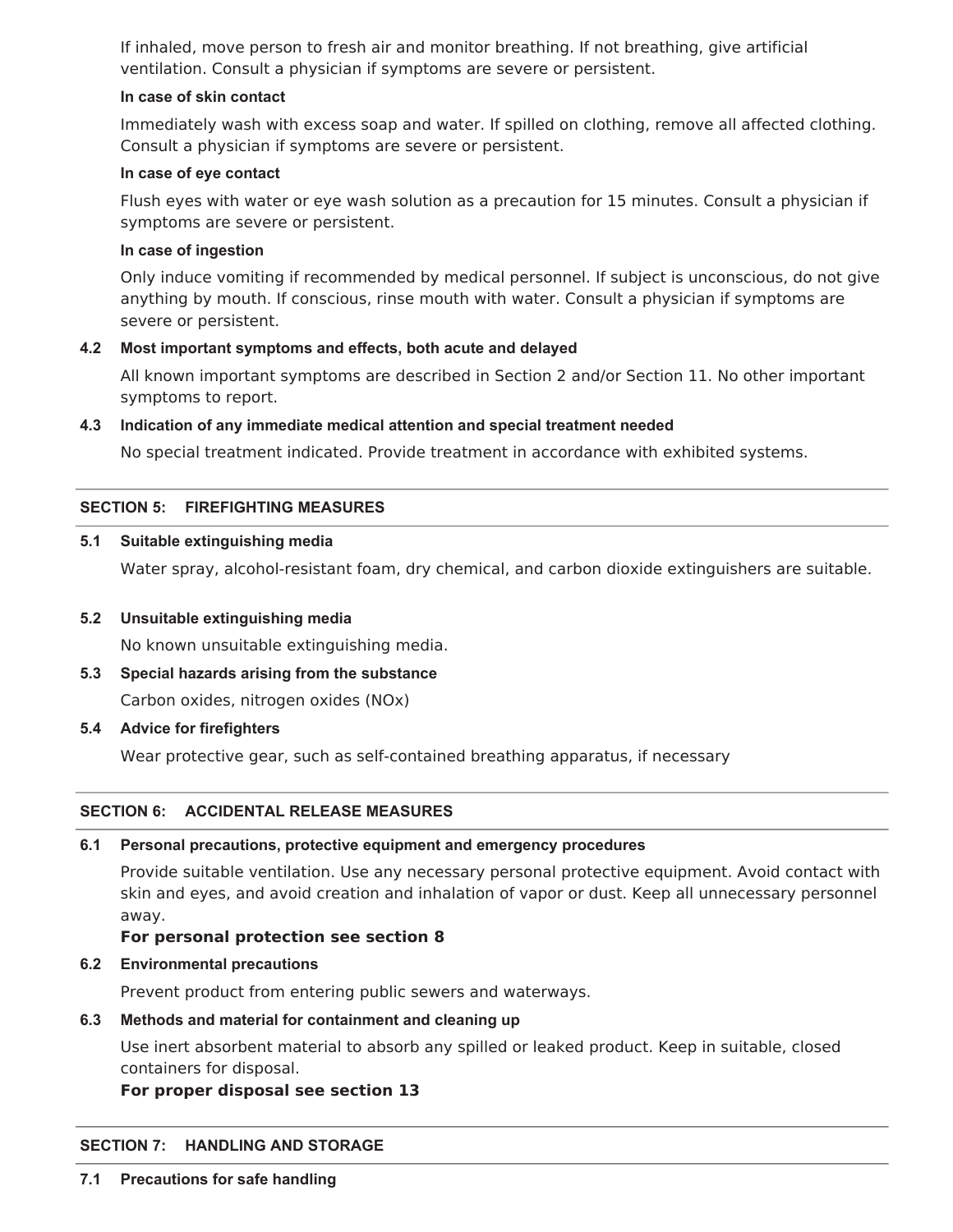Provide suitable ventilation. Wear any necessary personal protective equipment. **For precautions see section 2**

#### **7.2 Conditions for safe storage, including any incompatibilities**

| Storage conditions | : Store upright, closed container in arid, ventilated environment. |
|--------------------|--------------------------------------------------------------------|
|                    | Storage Temperature: 2-8°C                                         |
|                    | Product is sensitive to light.                                     |

Incompatible materials **:** Strong oxidizing agents are incompatible with this product.

#### **SECTION 8: EXPOSURE CONTROLS/PERSONAL PROTECTION**

#### **8.1 Control parameters**

This product is not known to contain any substances with occupational exposure limit values.

#### **8.2 Engineering controls**

Follow good industrial hygiene and safety practices when handling product.

#### **8.3 Personal protective equipment**

| Eye/face protection               | : Use only government-approved safety glasses with side-shields.                                                                                                                                                                                                                             |
|-----------------------------------|----------------------------------------------------------------------------------------------------------------------------------------------------------------------------------------------------------------------------------------------------------------------------------------------|
| Skin protection                   | : Use gloves when handling product. Inspect gloves before use to<br>ensure suitability for use. Remove without exposing skin to the gloves<br>outer surface. Discard used gloves according to all pertinent laws<br>and/or current good practices (cGXP). Wash hands with soap and<br>water. |
| Body protection                   | : Wear appropriate clothing. Ensure clothing is in good condition, with<br>no holes or tears. When selecting clothing, consider the concentration<br>and amount of substance to be handled.                                                                                                  |
| Respiratory protection            | : Use only approved respirators and components which comply with<br>CDC and NIOSH (US) or CEN (EU) regulations. Required only when<br>vapors or aerosols are created.                                                                                                                        |
| exposure                          | Control of environmental: Prevent product from entering the environment, especially through<br>public sewers or waterways.                                                                                                                                                                   |
| General hygiene<br>considerations | : Comply with general industrial hygiene practice guidelines.                                                                                                                                                                                                                                |

## **SECTION 9: PHYSICAL AND CHEMICAL PROPERTIES**

# **9.1 Information on basic physical and chemical properties a)** Appearance **:** Off White to Brown **b)** Physical states **:** Solid **c)** Odor **:** Not available **d)** Odor threshold **:** Not available **e)** Melting point **:** 175-177°C **f)** Boiling point range **:** Not available **g)** pH **:** Not available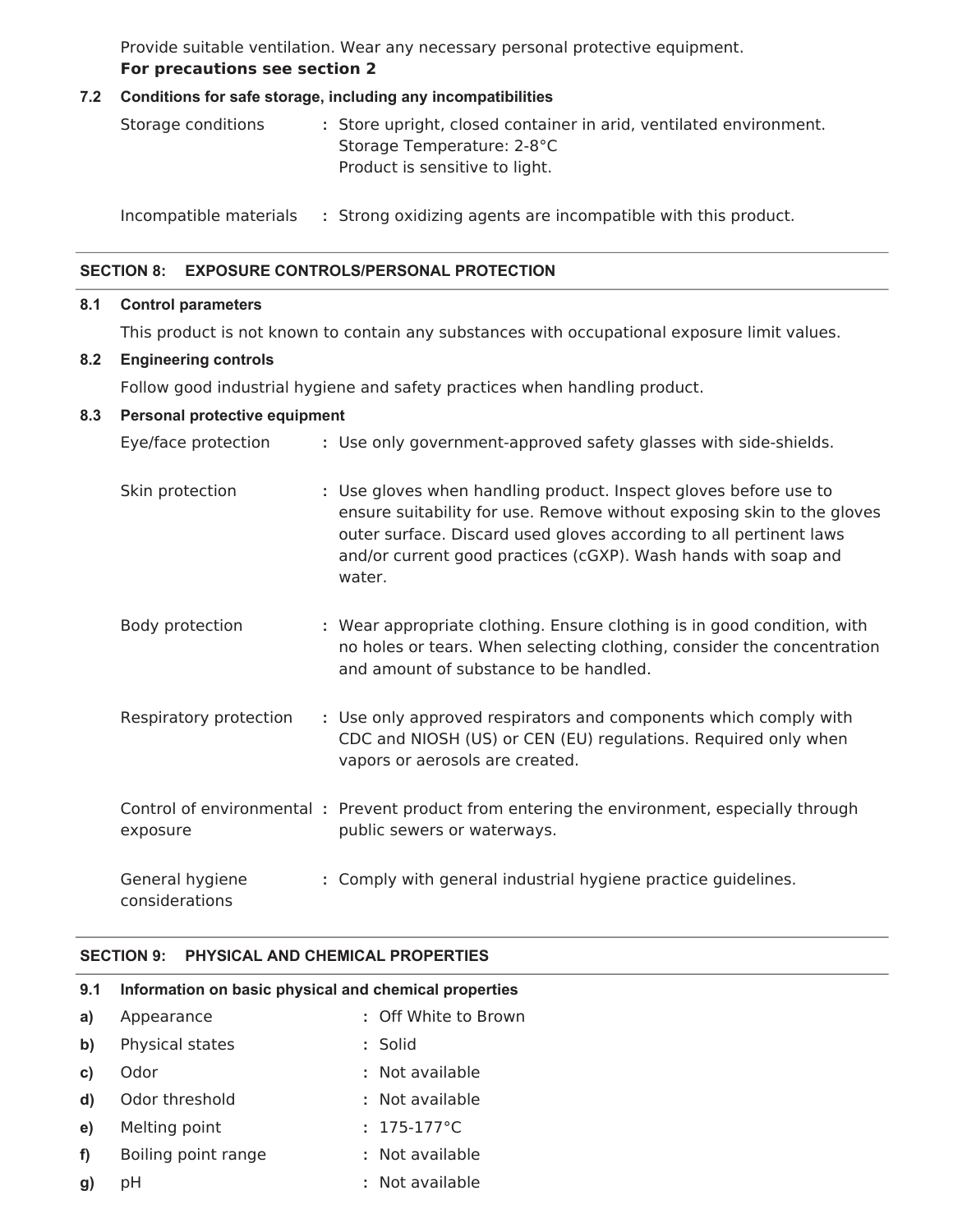| h)           | Density                                          |   | Not available |
|--------------|--------------------------------------------------|---|---------------|
| i)           | Flash point                                      |   | Not available |
| j)           | <b>Evaporation rate</b>                          |   | Not available |
| $\mathbf{k}$ | Flammability                                     |   | Not available |
| I)           | Upper/lower flammability or<br>explosive limits: | t | Not available |
| m)           | Vapor pressure                                   | t | Not available |
| n)           | Vapor density                                    |   | Not available |
| O)           | Relative density                                 |   | Not available |
| p)           | Water solubility                                 |   | Not available |
| q)           | Partition<br>coefficient:n-octanol/water         |   | Not available |
| r)           | Autoignition temperature                         |   | Not available |
| s)           | Decomposition temperature                        |   | Not available |
| t)           | Kinematic viscosity                              |   | Not available |
| u)           | <b>Explosive properties</b>                      | t | Not available |
| V)           | Oxidizing properties                             | t | Not available |
| W)           | Solubility in other solvents                     |   | Not available |
| X)           | Surface tension                                  |   | Not available |

## **SECTION 10: STABILITY AND REACTIVITY**

#### **10.1 Reactivity**

No special reactivity is known.

## **10.2 Chemical stability**

Product is stable when stored and used as recommended.

#### **10.3 Stability note(s)**

Avoid exposing the product to light.

## **10.4 Polymerization**

No known polymerization.

#### **10.5 Possibility of hazardous reactions**

No hazardous reactions are known.

#### **10.6 Incompatible materials**

Strong oxidizing agents are incompatible with this product.

#### **10.7 Hazardous decomposition products**

Under normal conditions of storage and use, hazardous decomposition products should not be produced.

## **SECTION 11: TOXICOLOGICAL INFORMATION**

## **11.1 Acute toxicity**

LD50 Oral **:** Mouse - 1834 mg/kg

LD50 Dermal **:** No toxicity data available.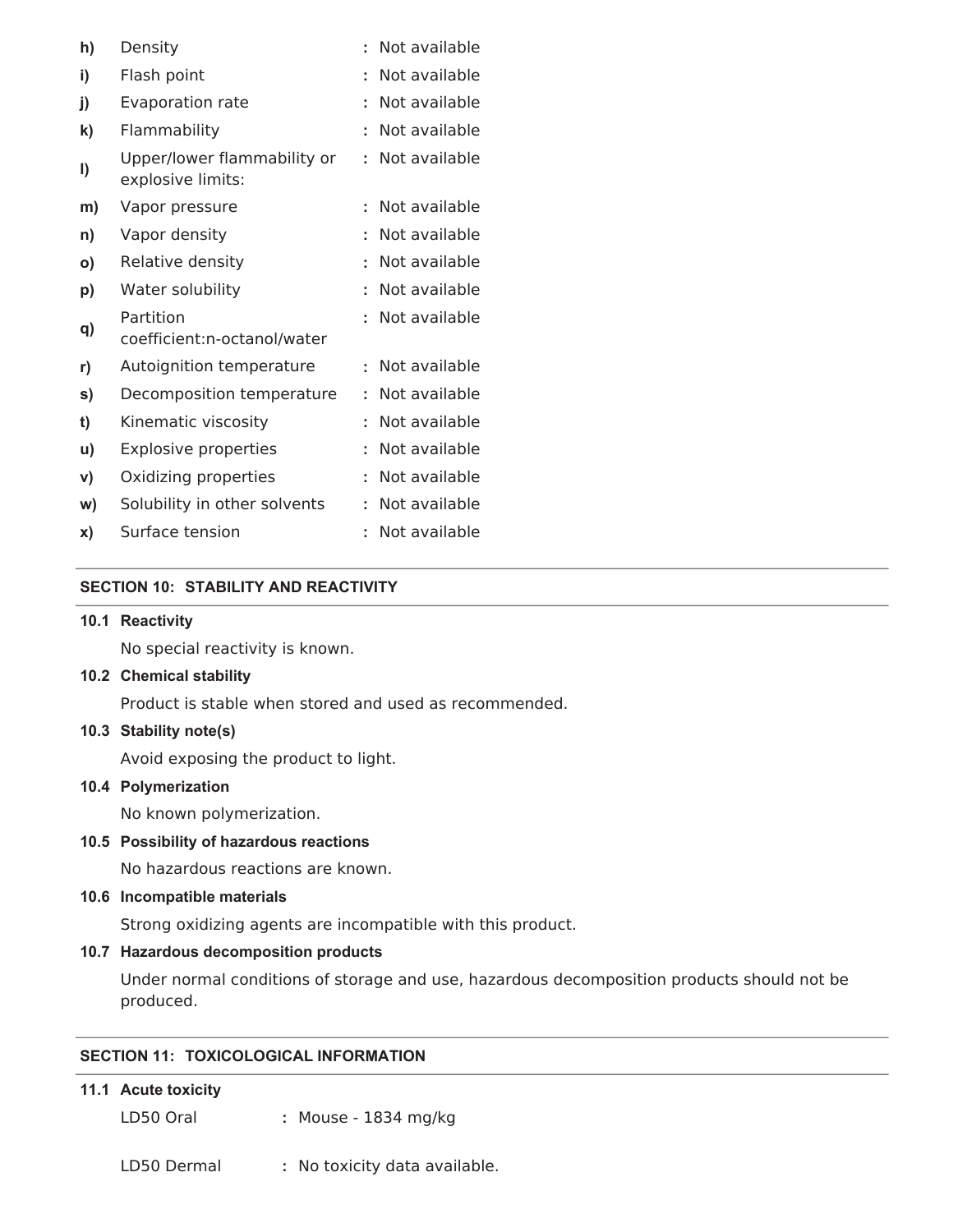LC50 Inhalation **:** No toxicity data available.

#### **11.2 Skin corrosion/irritation**

No skin/corrosion irritation data available.

#### **11.3 Serious eye damage/eye irritation**

No eye damage/irritation data available.

#### **11.4 Respiratory or skin sensitization**

No sensitization data available.

#### **11.5 Germ cell mutagenicity**

In vitro tests have shown that this product causes unscheduled DNA synthesis and other mutagenic effects.

#### **11.6 Carcinogenicity**

| <b>IARC</b> | : Product and components are not regulated by the IARC.  |
|-------------|----------------------------------------------------------|
| ACGIH       | : Product and components are not regulated by the ACGIH. |
| <b>NTP</b>  | : Product and components are not regulated by the NTP.   |
| <b>OSHA</b> | : Product and components are not regulated by OSHA.      |

## **11.7 Reproductive toxicity**

No reproductive toxicity data available.

#### **11.8 Specific target organ toxicity – single exposure**

No specific organ toxicity data available.

**11.9 Specific target organ toxicity – repeated exposure**

No specific organ toxicity data available.

#### **11.10Aspiration hazard**

No aspiration hazard data available.

#### **11.11Additional Information**

RTECS: DV8750000.

## **SECTION 12: ECOLOGICAL INFORMATION**

#### **12.1 Toxicity**

No ecological toxicity data available.

**12.2 Aquatic toxicity**

No aquatic toxicity data available.

## **12.3 Persistence and degradability**

No persistence/degradability data available.

## **12.4 Bioaccumulative potential**

No bioaccumulation data available.

## **12.5 Mobility in soil**

No soil mobility data available.

## **12.6 Results of PBT and vPvB assessment**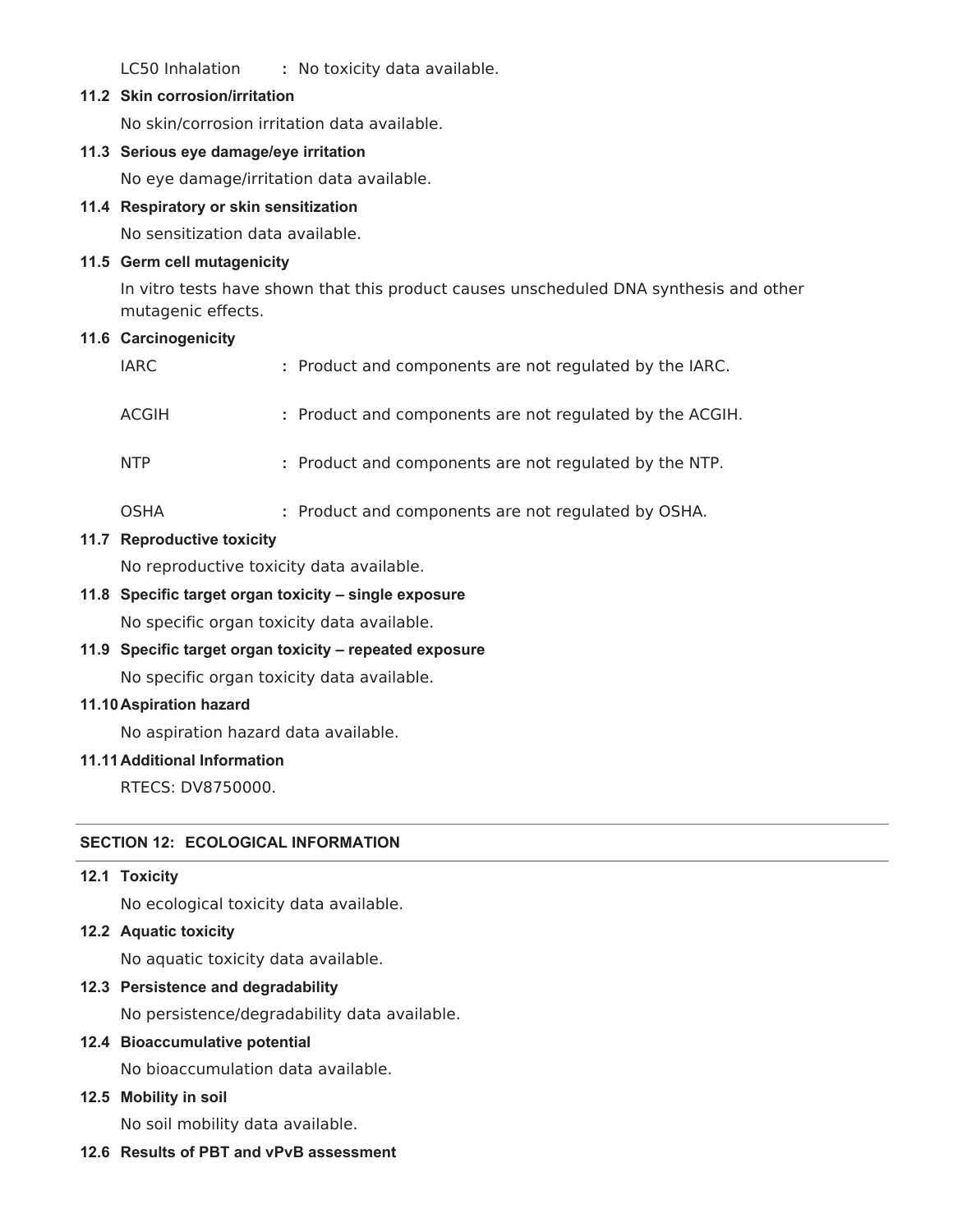PBT/vPvB assessment not available as chemical safety assessment is not required/was not conducted.

## **12.7 Other adverse effect**

No other adverse effect data available.

## **SECTION 13: DISPOSAL CONSIDERATIONS**

#### **13.1 Product**

Chemical waste generators must determine whether a discarded chemical is classified as a hazardous waste. Chemical waste generators must also consult and adhere to local, regional, and national hazardous waste regulations to ensure complete and accurate classification.

#### **13.2 Packaging**

Packaging should be disposed of in the same manner as unused product.

## **13.3 Recommendation**

Disposal must be made according to official regulations.

## **SECTION 14: TRANSPORTATION INFORMATION**

#### **14.1 DOT (US)**

Not a dangerous good under DOT(US) regulations.

#### **14.2 IMDG**

Not a dangerous good under IMDG regulations.

#### **14.3 IATA**

Not a dangerous good under IATA regulations.

## **SECTION 15: REGULATORY INFORMATION**

#### **15.1 SARA**

SARA 302: This product and components are not subject to the reporting requirements of SARA Title III, Section 302.

SARA 313: This product does not contain any components with known CAS numbers that exceed the threshold reporting levels established by SARA Title III, Section 313. SARA 311/312: Acute Health Hazard, Chronic Health Hazard

#### **15.2 Clean water act (CWA)**

No chemicals are present in this product that are subject to regulation under the Clean Water Act.

#### **15.3 Right to know components**

| Massachusetts | : No chemicals are present which require disclosure under the<br>Massachusetts Right to Know Act. |
|---------------|---------------------------------------------------------------------------------------------------|
| Pennsylvania  | : Biphenyl-3,3',4,4'-tetrayltetraamine CAS No.: 91-95-2                                           |
| New Jersey    | : Biphenyl-3,3',4,4'-tetrayltetraamine CAS No.: 91-95-2                                           |